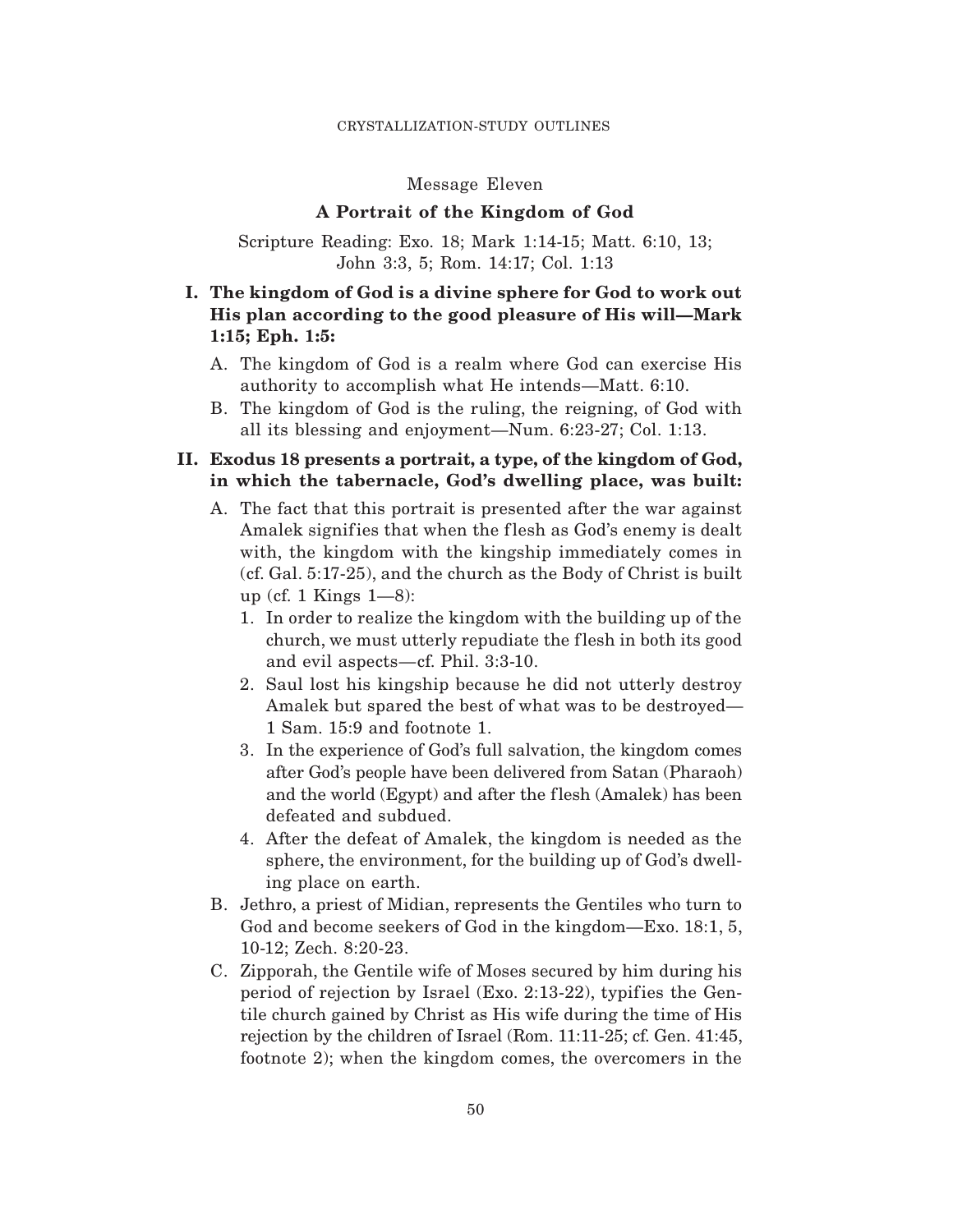#### EXODUS (1)

#### Message Eleven (continuation)

church will participate in the kingdom as the ruling authority in the kingdom (Rev. 2:26-27; 20:4, 6).

D. Exodus 18:13-26 portrays the authority and order of the kingdom; Christ, signified by Moses, is the Head of authority, and under the headship of Christ everything is kept in a proper order.

## **III. For the building up of God's dwelling place on earth, we need to live a kingdom life in the church as the kingdom of God—Matt. 16:18-19; Rom. 14:17:**

- A. Through the gospel of the kingdom, God brings people under the ruling of the heavenly authority so that they may become His kingdom, those who are ruled by His authority—Matt. 24:14; Rev. 1:5-6:
	- 1. The kingdom of God is the gospel; thus, to know the gospel requires that we know the kingdom—Mark 1:14-15; Acts 8:12.
	- 2. The gospel is proclaimed so that rebellious sinners might be saved, qualified, and equipped to enter into the kingdom of God—Matt. 4:17.
	- 3. The gospel of the kingdom brings the believers into the realm of the divine ruling in order that they may participate in the blessings of the divine life in the divine kingdom— 1 Thes. 2:12.
- B. The New Testament first presents the kingdom and thereafter presents the church; the presence of the kingdom produces the church—Matt. 4:23; 16:18-19:
	- 1. The gospel of the kingdom brings forth the church because the kingdom is the life itself, and the church is the issue of this life—4:23; Acts 8:12.
	- 2. The kingdom is the reality of the church; therefore, apart from the kingdom life, we cannot live the church life—Matt. 5:3; 16:18-19; Rev. 1:5-6, 9:
		- a. The reality of the kingdom of the heavens (Matt. 5—7) is the content of the church life; without the reality of the kingdom, the church is empty.
		- b. Since the kingdom life issues in the church life, as we live corporately in the kingdom life, we spontaneously live the church life—Rom. 14:17.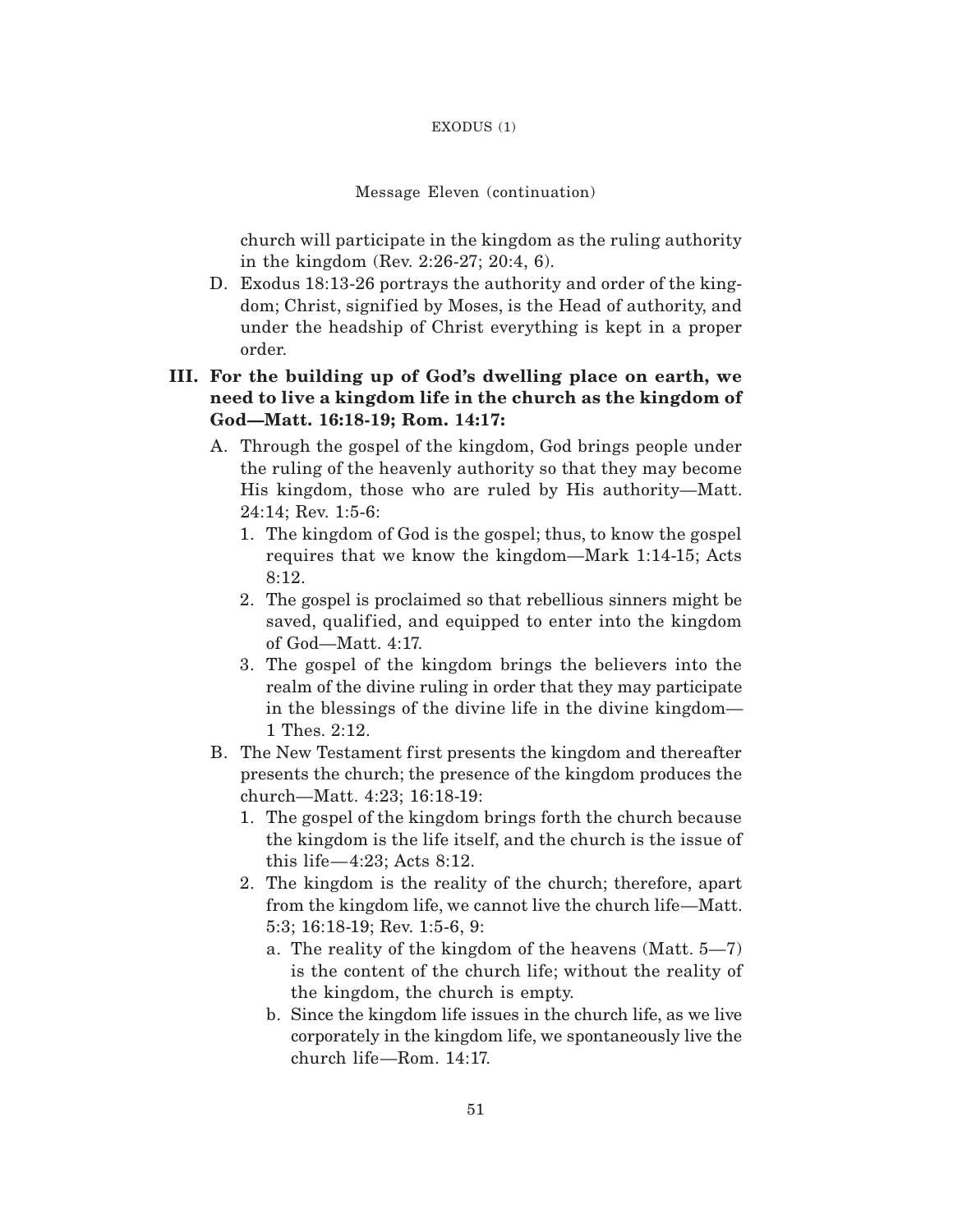Message Eleven (continuation)

- 3. Without the kingdom as the reality of the church, the church cannot be built up—Matt. 16:18-19:
	- a. The church is brought into being through the authority of the kingdom; when the kingdom is able to assert its authority over a company of believers, those believers can be built up into the church—Col. 1:13; 2:19; Eph. 4:15-16.
	- b. The keys of the kingdom are given to make the building of the church possible—Matt. 16:18-19; 18:18; cf. John 20:23.
	- c. A believer who does not live in the reality of the kingdom cannot be built into the structure of the church—Eph. 2:22.
- 4. The church as the kingdom of God is the kingdom of the Son of God's love, a most pleasant and delightful place where we are ruled in life, light, and love—Col. 1:12-13.
- C. The kingdom of God is a divine realm to be entered into a realm that requires the divine life—John 3:3, 5-6, 15:
	- 1. The kingdom is not only the reign of God but also the realm of the divine life—vv. 3, 5-6, 15-16; 18:36:
		- a. In actuality, God's reigning over us is not an outward matter but a matter of the innate ability of the divine life—Rom. 8:2.
		- b. The kingdom of God is an organism constituted with God's life as the realm of life for His ruling, in which He reigns by His life and expresses Himself as the Divine Trinity in the divine life—John 3:5; 15:1-8, 16, 26.
		- c. The unique way to enter into the kingdom of God is to receive God in Christ as life and gain God Himself; this is regeneration—3:5, 15; 1 John 5:11-12.
		- d. We have been born into the kingdom of God, and now the divine life in our regenerated spirit knows the kingdom of God—John 3:5-6.
		- e. We live in the kingdom of God as the realm of the divine life by the sense of life—Rom. 8:6.
	- 2. The kingdom of God is a realm of light—John 3:5; 8:12:
		- a. The divine life shines in the divine light—1:4; 8:12.